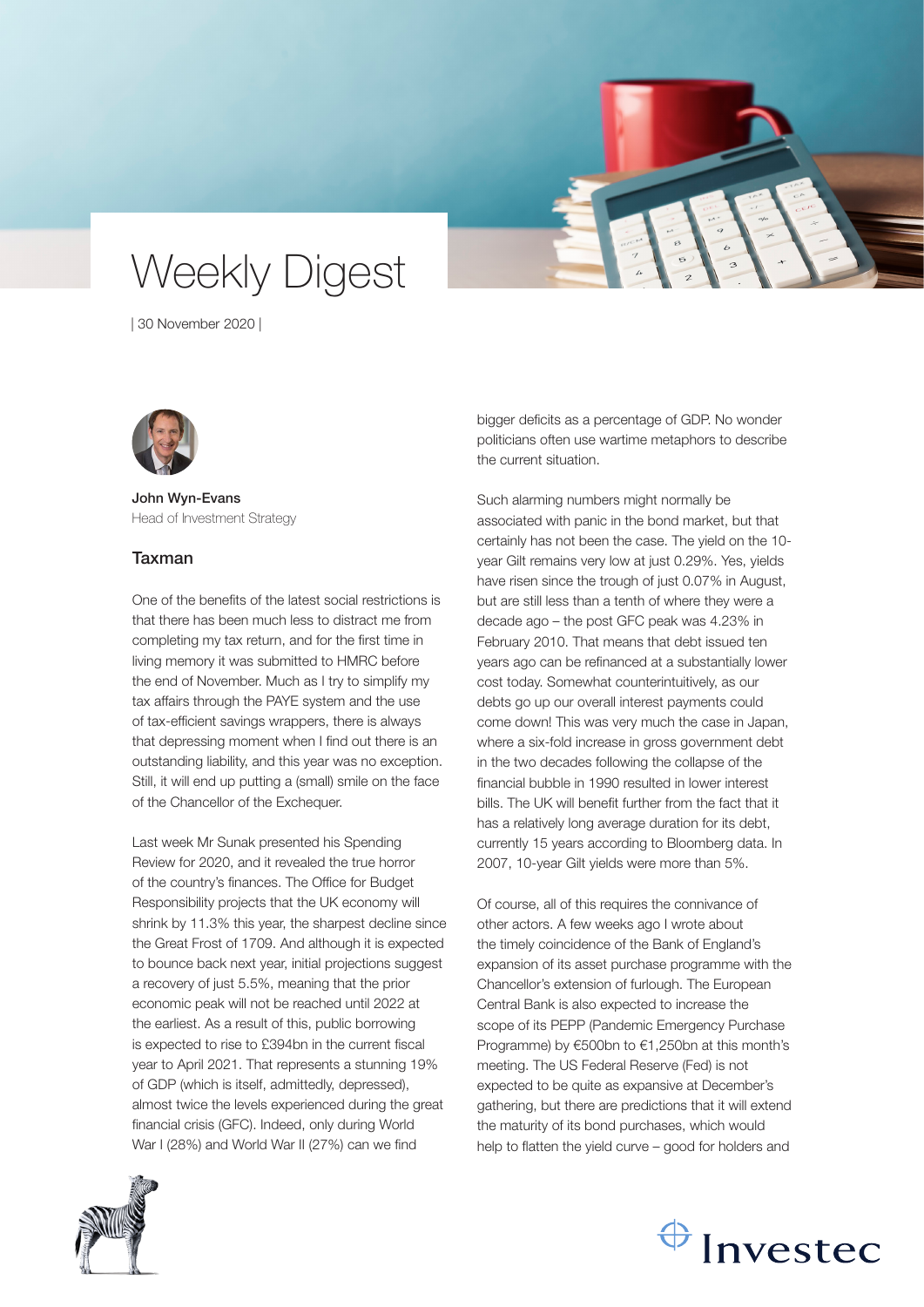issuers of debt, perhaps, but not necessarily helpful for new investors looking for a return - nor for banks (whose profits tend to increase with a steeper yield curve).

Another interesting development on this front came last week with US President-elect Joe Biden's confirmation that Janet Yellen will be his choice for Treasury Secretary (subject to senate confirmation, which should be a rubber stamp job). Ms Yellen was Chair of the Fed for four years from 2014 to 2018. Having been nominated by a Democrat President (Obama), it was hardly a surprise that she was replaced – although (according to a Washington Post article) President Trump "told aides on the National Economic Council on several occasions that the 5-foot tall economist was not tall enough to lead the central bank". Mind you, I'm not sure he would have approved of the 6 foot, 7 inch inflation hawk Paul Volcker either. Yellen's appointment suggests a very close, even symbiotic, relationship between the Treasury and the Fed in future. This could be further enhanced if current Chair Jay Powell is replaced by Lael Brainard in 2020. She is a card-carrying Democrat, and was herself hotly tipped for the Treasury position.

Where am I going with all of this? Back to those debts. Are they sustainable? And, if so, for how long? Mr Sunak, for all his fighting talk about curtailing the furlough scheme and reining in the deficit has, so far, always caved in to the reality of the situation. One wonders if his plan to freeze wages for public sector workers will survive contact with the reality of fierce protest. There is plenty of "wise after the event" analysis of the exit from the GFC, and a general agreement now that austerity policies in the name of prudence were premature. The consensus belief today is that it is much better to the get the economy back on its feet first. That's why central bank support will remain crucial to keeping bond yields under control.

Although there is talk of tax rises, these are likely to be limited for now. If governments can get economies growing faster than debt levels rise, then debt/GDP ratios can fall "organically", especially with those low interest rates. That would be the

least painful way to reset deficits to more normal levels, although would take a long time. The danger is that the global economy hits another obstacle before the objectives are achieved.

From an investment perspective, all these factors will continue to influence behavior. Such low rates for "safe" investments will continue to force many investors to take on greater risk to achieve their required returns. This might not necessarily be the case for individual investors, who could choose instead to curtail their lifestyle choices. But it is more certainly the case for, say, pension schemes that are obligated to make certain levels of payouts to their members.

If we put all of this together, along with the vaccine news that we have discussed in recent weeks, it supports the case for equity markets to make further progress. Such an assertion might seem a little dangerous when global share indices have just hit new all-time highs and when it looks as though November is going to be one of the best (possibly the best) performing months ever for equity markets, but that's what the evidence is telling us. We can start worrying more when there are clearer signs of monetary and fiscal policy reversal.